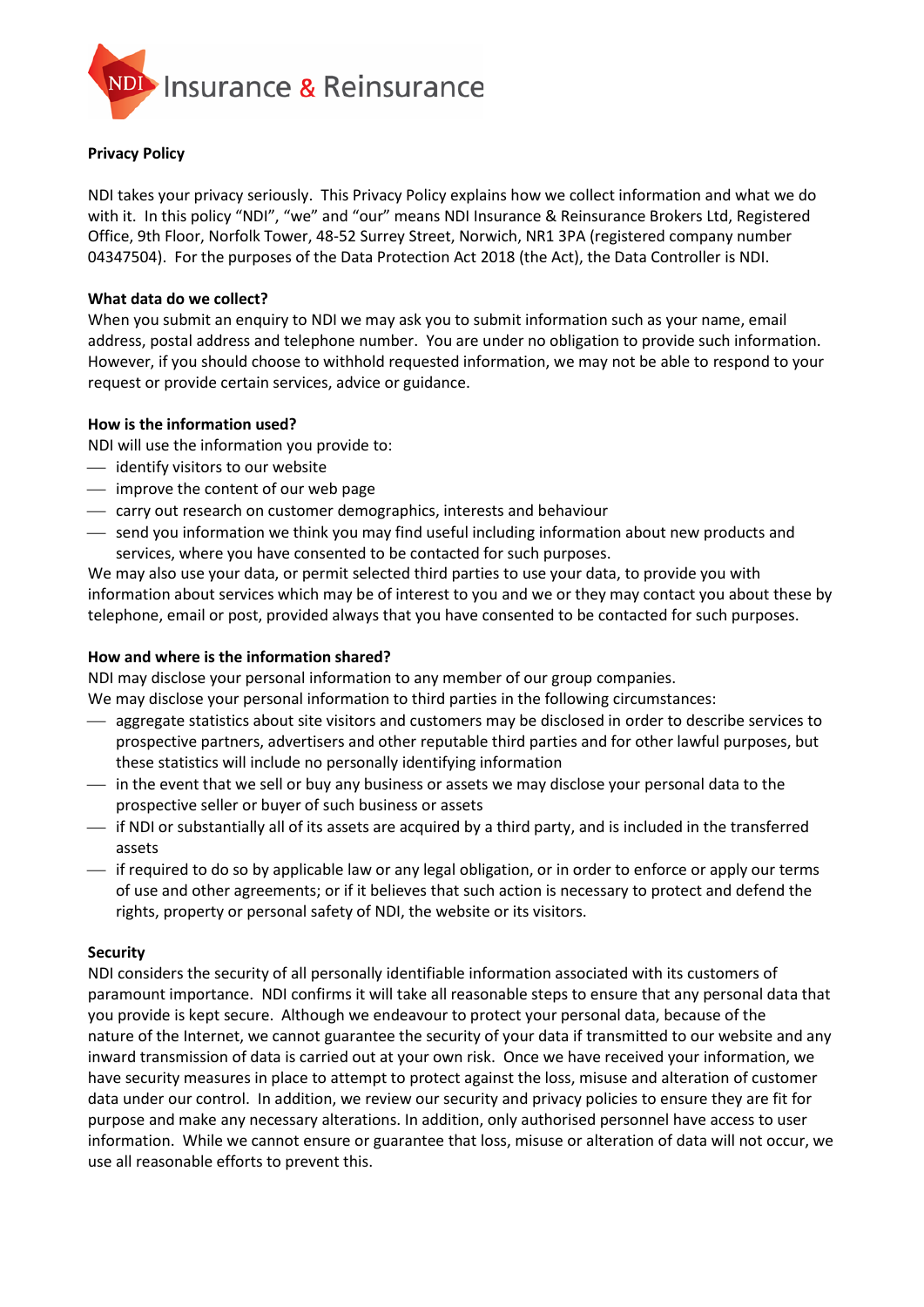## **IP addresses**

We may collect information about your computer, including, where available, your IP address, operating system and browser type, for system administration and to report aggregate information to prospective partners, advertisers and other reputable third parties and for other lawful purposes. This is statistical data about our users' browsing actions and patterns, and does not identify any individual.

## **Use of cookies**

Cookies are pieces of information that a website transfers to your hard drive for record keeping purposes. Cookies can make the Internet more useful to you because they contain information about your preferences on particular websites, which allows website owners to provide more useful features for their users. Most web browsers automatically accept cookies, but if you prefer, you can change your browser to prevent that. However, you may not be able to access parts of the website if you do so. Cookies are specific to the server that created them and cannot be accessed by other servers, which means they cannot be used to track your movements around the web. Although they do identify a user's computer, cookies do not personally identify users, and passwords and credit card information are not stored in cookies. We do not currently use cookies.

## **Where is the information stored?**

Information which you submit to NDI is securely stored in a location in the United Kingdom. This is necessary in order to process the information and to send you the information you have requested. Information submitted by you may be transferred by us to our other offices and to other reputable third party organisations, which may be situated outside the European Economic Area, including to countries that do not have data protection laws. By submitting your personal data, you agree to this transfer, storing or processing.

## **Your rights**

NDI is committed to delivering the rights that the Data Protection Act 2018 and Privacy and Electronic Communications Regulations provide to individuals. Amongst these are:

- $-$  the right to object to your personal information being used for direct marketing. We will give you the ability to object to this, and where required we will ensure we obtain your consent before undertaking any direct marketing activity. You can exercise your right to prevent such processing by completing certain boxes on the forms we use to collect your data. You can also exercise the right at any time by contacting us at the address set out below
- ⎯ the right to request a copy of the personal information NDI holds about you. To do this, please write to us at the following address with full details of what you require: Chris McManus, Data Protection Officer, NDI Insurance & Reinsurance Brokers Ltd, 9th Floor, Norfolk Tower, 48-52 Surrey Street, Norwich, NR1 3PA. Please enclose a cheque or postal order for £10 payable to NDI Insurance & Reinsurance Brokers Ltd.

#### **Errors and omissions**

If you believe that there may be an error in any of the information that you have provided to NDI, please email[: info@ndiinsurance.co.uk.](mailto:info@ndiinsurance.co.uk) We undertake to review your records as soon as possible.

# **Third party rights**

Our site may, from time to time, contain links to and from the websites of our partner networks, advertisers and affiliates. If you follow a link to any of these websites, please note that these websites have their own privacy policies and that we do not accept any responsibility or liability for these policies. Please check these policies before you submit any personal data to these websites. NDI does not accept responsibility for the privacy policies or the content of such other sites.

#### **Your acceptance of these terms**

By using this site, you consent to the collection and use of this information by NDI and to the NDI Privacy Policy. If we change our privacy policy in any way, we will post these changes on this page. Please email any questions, concerns, comments or complaints you have about this privacy policy to the Data Protection Officer, Chris McManus - chris@ndiinsurance.co.uk or write to us at NDI Insurance & Reinsurance Brokers